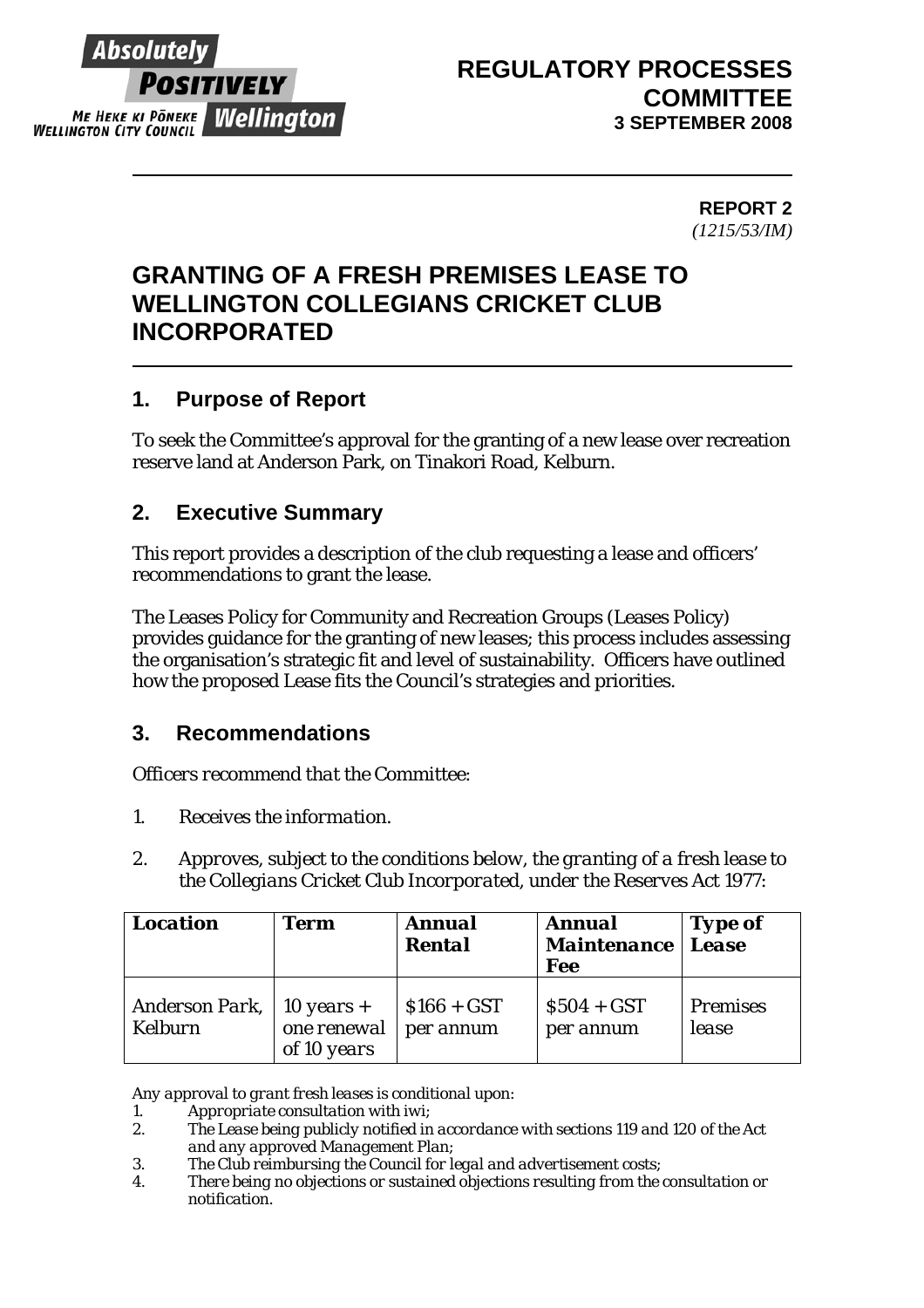# **4. Background**

## *4.1 Overview of the Community & Recreation Leases*

The Council provides leases of land and/or buildings to a wide range of groups undertaking various activities. Leases are important to provide certainty for the Council and groups in regard to their property obligations and to provide a framework for asset management.

## *4.2 Strategic Context and Direction*

The lease renewal process provides the Council with an opportunity to evaluate a group's community value and contribution to the various Council strategies and policies relevant to recreation and community groups. These strategies and polices are:

- Social and Recreation Strategy
- Environmental Strategy
- Leases Policy for Community and Recreation Groups
- Reserve Management Plans (such as the Town Belt Management Plan)

### *Social and Recreational Strategy*

This strategy aims to build strong, safe and healthy communities for a better quality of life through a robust social infrastructure, including provision of facilities. The Council has committed to provide greater leadership to foster a high level of social cohesion and community participation.

The Social and Recreational strategy encourages collaborative partnerships with our recreation and sports groups to ensure the best delivery of services and programmes and maximise use of amenities and resources.

### *Environment Strategy*

Sport, recreation and community group leases also fit within the context of the Environment Strategy, which emphasises sustainable development and the protection and enhancement of our natural environment. The Strategy recognises the inter-relationship between social and cultural well being and the environment. It aims to make Wellington more liveable, where our natural environment is more accessible to all for a wide range of social and recreation opportunities while not compromising our environmental values.

### *Recreation Policy*

The Recreation Policy identifies quality recreation and leisure opportunities enhance the city as a place to live and visit, and contributes to community wellbeing. It aims to offer a diverse range of accessible and affordable recreation activities, enhance the contribution of recreation events to the city's economy, and encourage an increase in participation.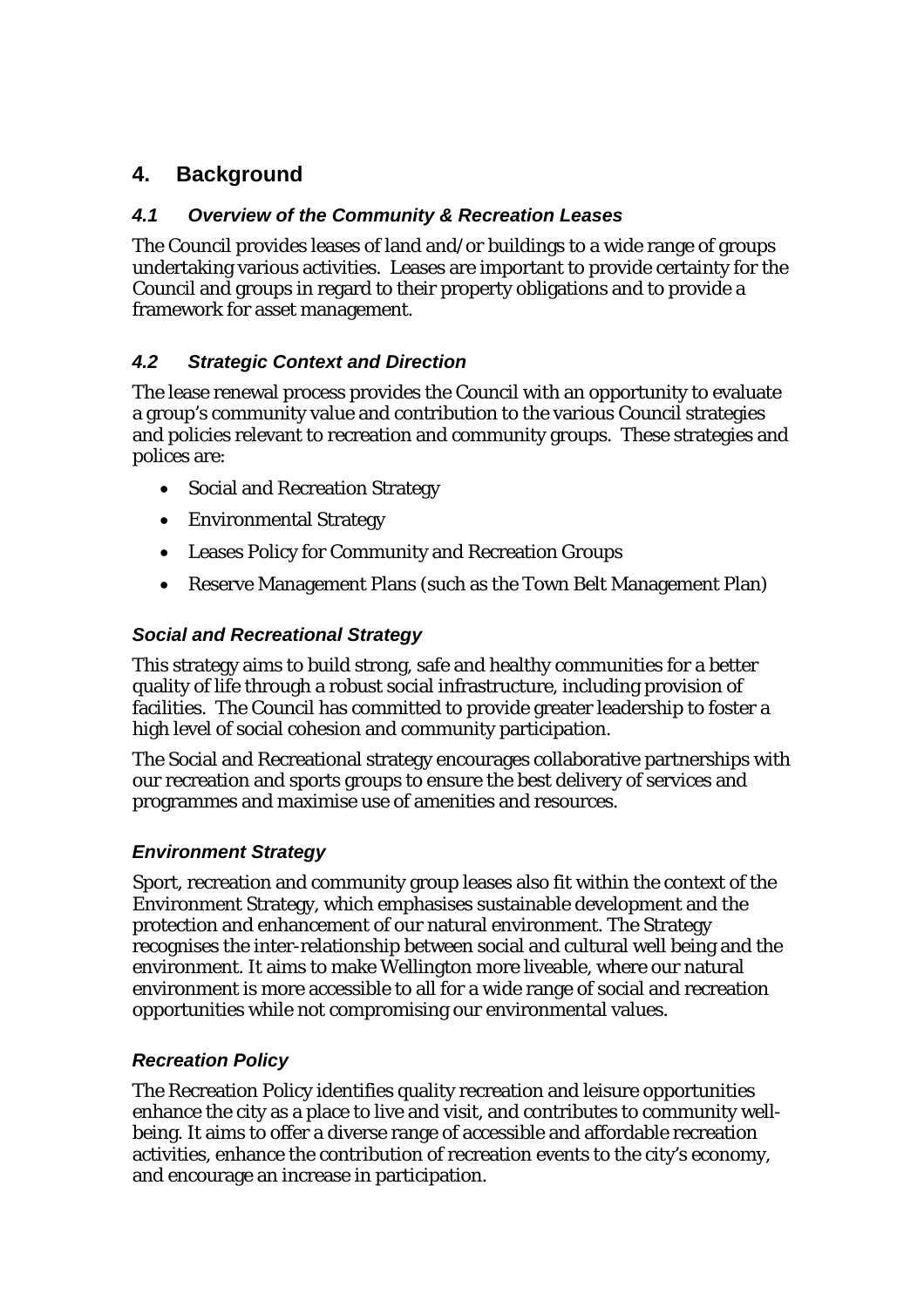The Council understands that recreation is provided to a wide section of the population via organisations like sports, recreation, and community groups. The Council plays a pivotal leadership role and aims to establish strong partnerships with these organisations and groups to provide recreation opportunities for the city's people.

# *Leases Policy for Community and Recreation Groups*

The Leases Policy also reinforces Council's significant role in fostering the wellbeing and strength of communities by facilitating networks, providing recreation opportunities and supporting community facilities. The objectives of the Leases Policy are to:

- strengthen communities through leasing land and buildings to groups;
- ensure that the provision of leases is fair, equitable and responsive to community needs; and
- formally standardise the requirements of the lease.

The Leases Policy outlines the process for a new lease and lease renewal. It calls renewing a lease a fresh lease. The process is outlined in Section 4.4.

## *Combined Management Plan, which includes Wellington Botanic Garden, Anderson Park, and Bolton Street Memorial Park*

The Combined Management Plan supports providing a range of indoor and outdoor facilities suitable for recreational and leisure activities, specifically for established sport codes. After extensive public consultation in the 1990s it was accepted that the full-size cricket/soccer ground would remain at Anderson Park, and is formalised under section 3.12 of the Combined Management Plan.

# *4.3 Assessment of fresh leases*

Fresh leases are those where the current lessee is seeking to renew the existing lease. The Council recognises that most groups have made investments in assets and this is a key consideration in the evaluation of a fresh lease. The process for a fresh lease is as follows:

- 1. Applicant provides Council officers with relevant information including financial information, historical patterns of use, and future prospects.
- 2. Officers evaluate information and assess whether the group will be sustainable (membership numbers and financially), their activities are consistent with the Council's strategic direction and objectives, and consider their previous lease performance. Unless there is breach of the lease or the criteria are not met, a fresh lease is offered.
- 3. Communicate officers' decision to the applicant. If a fresh lease is recommended then the officer negotiates lease tenure, rental and terms and conditions.
- 4. Seek approval in principle from Regulatory Processes Committee.
- 5. Public notification following the Reserves Act process.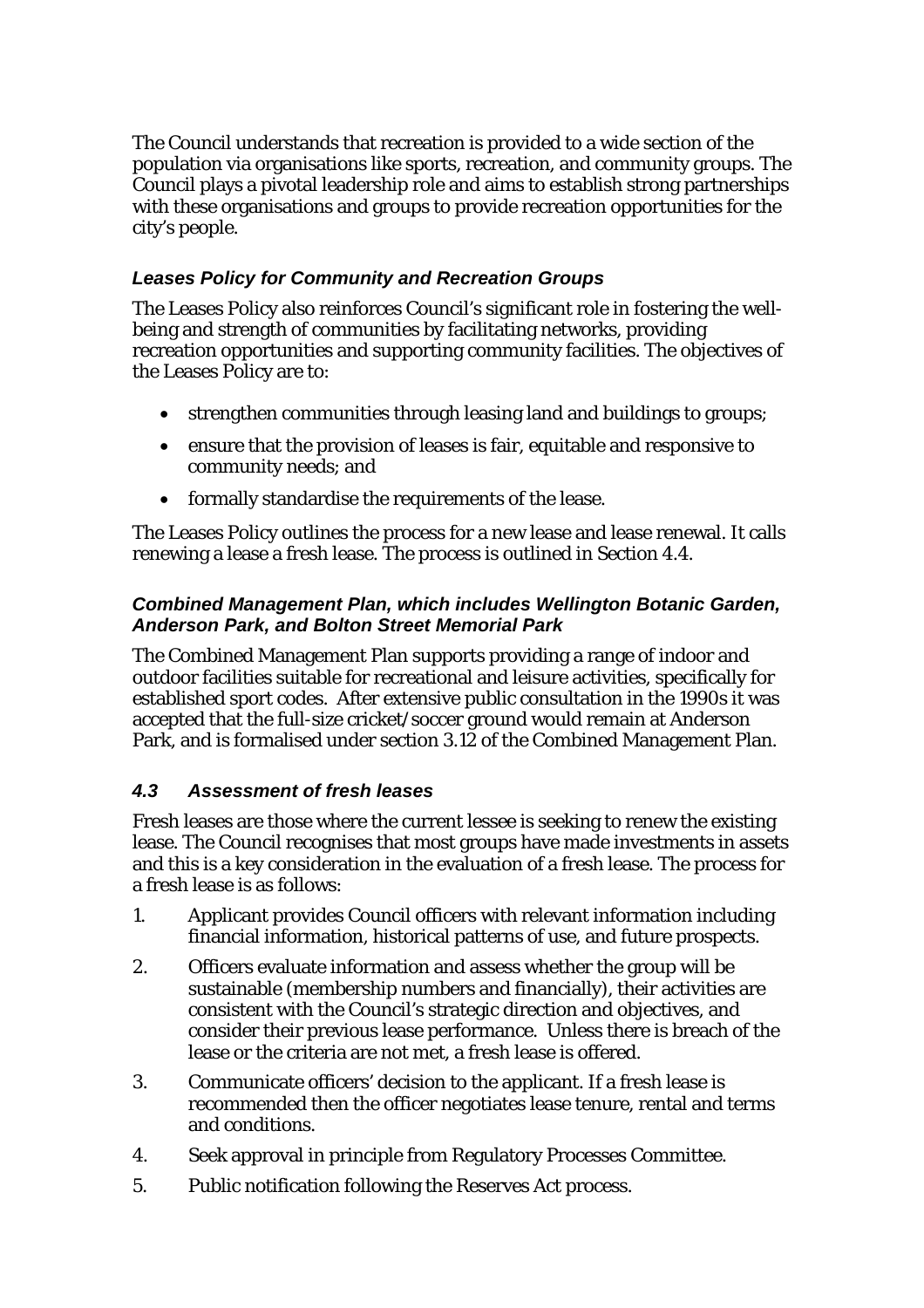6. If all approvals are granted and no objections are sustained, lease documents will be prepared.

## *4.4 Lease Agreement and Documentation*

The Lease Policy provides guidance and a framework for the lease agreement process and documentation. This includes lease rental and tenure, procedural matters, and the responsibilities and requirements of the lessee and the Council.

The Council offers ground leases and premises leases to community groups. Some groups own their own building and are responsible for its maintenance and insurance. In these cases the Council can offer a ground lease, which is a lease for the land only. Groups that lease Council owned buildings are granted a premises lease. These groups lease both the land and the Council owned buildings on the land, they pay a maintenance fee to the Council for their share of the external maintenance costs.

Leases offered to community groups are a standard format in accordance with Leases Policy and Committee's resolution of 7 February 2007. The standard leases cover the following terms and conditions:

- reporting requirements
- allocation of responsibilities between lessee and lessor
- payment of rates, water and other utilities
- maintenance of buildings, structures, vegetation and land
- insurance
- subleasing
- granting security against a lease
- termination of leases
- external signs
- external commercial advertising within leased areas.

### *4.5 Term of Lease*

In accordance with the Leases Policy the standard tenure for leases is ten years and one further term of ten years (the renewal). The standard term for a lease on Town Belt is 10 years with no automatic right of renewal.

However, there are occasions where it is appropriate to use a degree of flexibility in the term of a lease. This flexibility is at the Council's discretion and is designed to allow Council to respond to changing community needs and expectations. The reasons a shorter or longer term may be offered are limited to the following circumstances: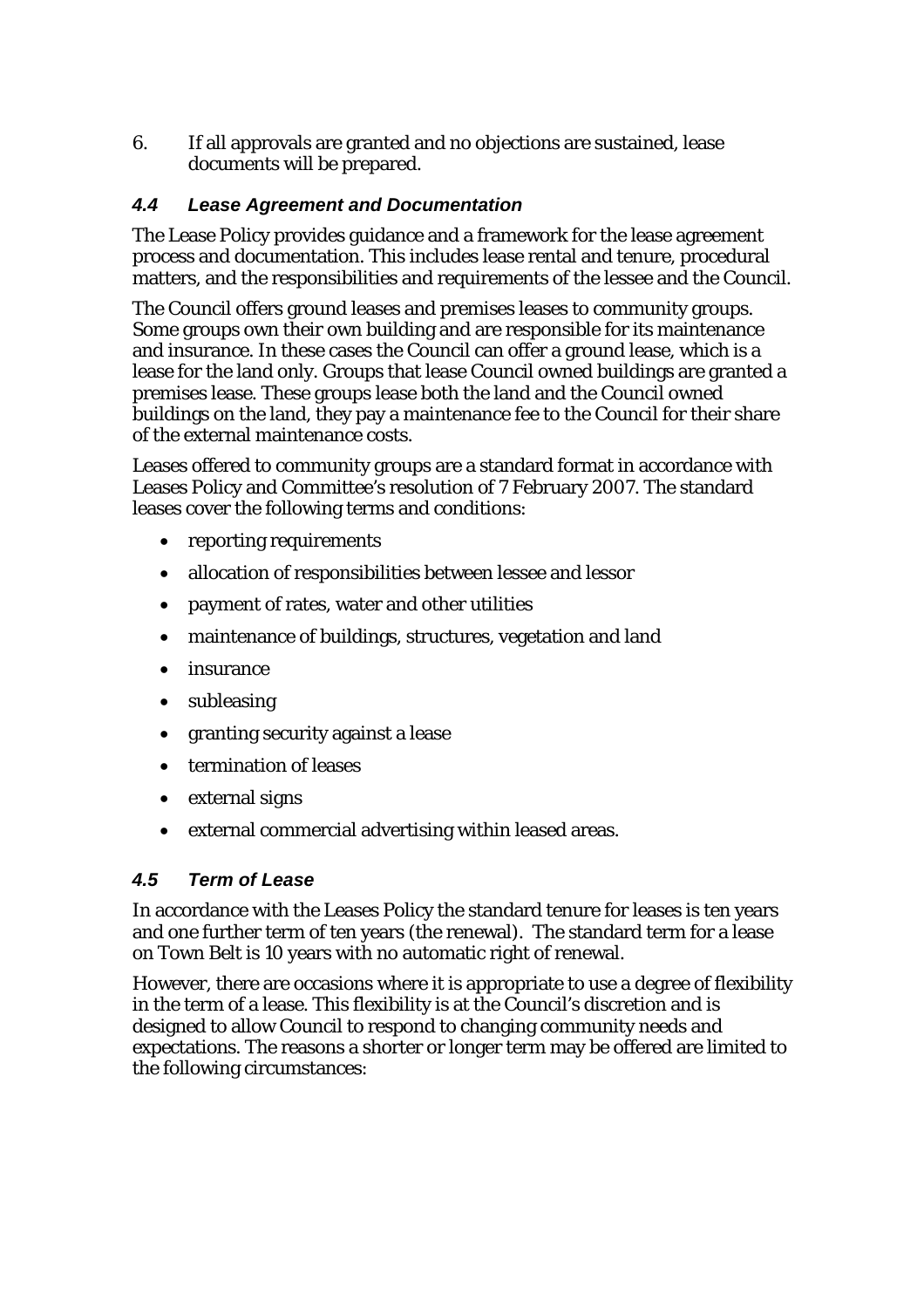| <b>Shorter Tenure</b>                            | <b>Longer Tenure</b>             |
|--------------------------------------------------|----------------------------------|
| Declining trends in an activity                  | <b>Recognition of past asset</b> |
|                                                  | investment                       |
| Evolution of activities that will compete for    | Proposed asset investment        |
| assets                                           |                                  |
| Alternative uses are planned by the Council      | To provide certainty for         |
| for the lease asset (for example, demolition of  | external funding purposes        |
| the buildings in a number of years)              |                                  |
| Life expectancy of facility/ assets is less than | Dependence by community or       |
| lease tenure                                     | membership on continuity of a    |
|                                                  | key activity                     |
| Group asks for a different tenure                |                                  |

*Table 1: Reasons for a shorter or longer term may be offered.* 

## *4.6 Monitoring and Reporting Requirements*

The Council is interested in the ongoing performance of sports, community and recreation groups so it can monitor the achievement of strategic objectives for the city. The reporting requirements in the lease are not intended to be a control mechanism, rather a means of communication between the groups Council. Reporting generally includes the requirement for:

- Membership numbers and usage rates
- Community events run through the leases
- Financial information

# *4.7 Relevant Demographic Trends*

Cricket participation in the Wellington region has increased over the last 5 years, has increased (overall) steadily in the last 20 years. [1](#page-4-0)

Junior cricket continues to enjoy significant growth, due to a comprehensive structure that promotes cricket among primary schools and services junior club cricket to a high standard. Primary school tournaments remain a key tool in ensuring a high profile for cricket in Wellington. A number of open day initiatives were also well received and will become an annual feature of the summer calendar. [2](#page-4-1)

Youth cricket programmes remain a significant operational task, where much of the effort falls to local sports clubs or schools. Results ware mixed, and further refinement of such programmes is needed.

Women's cricket has suffered a little in recent seasons from a lack of leadership, and the result of this is declining youth numbers. The appointment of a Women's Coordinator by Cricket Wellington Inc will provide a good deal of clarity and attention for the women's programme.[3](#page-4-2)

 $\overline{a}$ 

<span id="page-4-0"></span><sup>1 2007-2008</sup> Cricket Wellington Annual Report, pg 62

<span id="page-4-1"></span><sup>2 2007-2008</sup> Cricket Wellington Annual Report, pg 62

<span id="page-4-2"></span><sup>3 2007-2008</sup> Cricket Wellington Annual Report, pg 63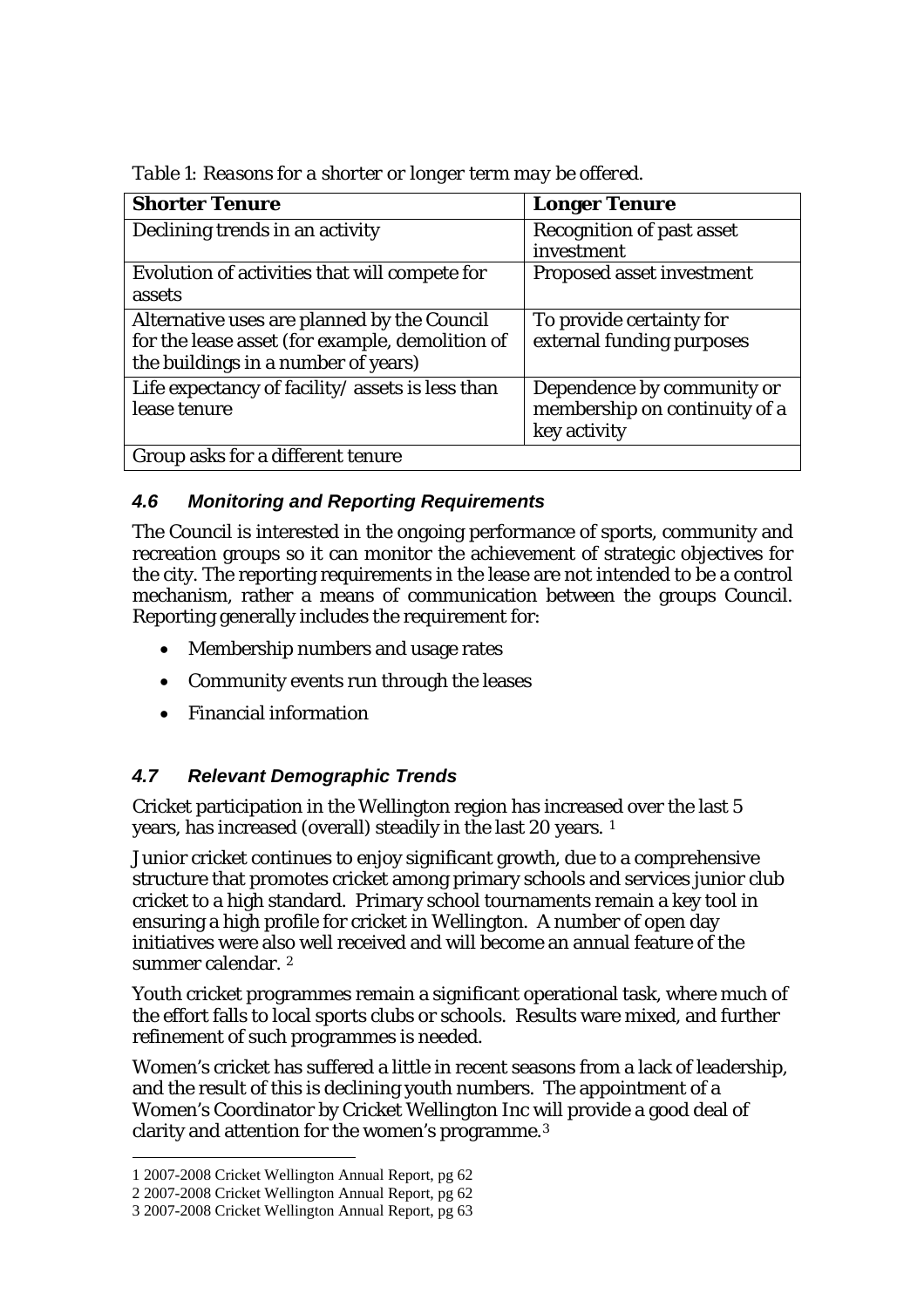Over the 2007-08 summer nearly 60,000 Wellingtonians attended the three international matches hosted at the Westpac Trust Stadium – the highlight being the test match against England. Fantastic weather and a large contingent of English supporters resulted in the highest match attendance in Wellington in over a decade.

Karori Park emerged as a potential first class venue last season, as a result of extensive renovations. Wellington City Council is working closely with Cricket Wellington, NZ Cricket and the Karori Cricket Club in an effort to bring the park up to a national and international standard. During the season Karori park successfully hosted State Wellington Blazes matches, the North Island Secondary School Girls tournament, and a Firebirds match.

# **5. Discussion**

### **Wellington Collegians Cricket Club Incorporated**

| <b>History</b>    | The Wellington Collegians Cricket Club was originally formed<br>in 1849 as the Wellington Cricket Club. In 1970 the club<br>amalgamated with the Wellington College Old Boys. The<br>Wellington College Old Girls Club also amalgamated with the<br>club in 1976 and this led to the club's current name. |  |  |  |
|-------------------|-----------------------------------------------------------------------------------------------------------------------------------------------------------------------------------------------------------------------------------------------------------------------------------------------------------|--|--|--|
|                   | For many years the Club used rooms at the Basin reserve. In<br>1960 the club approached Council about a joint venture at<br>Anderson Park, which eventuated in 1968.                                                                                                                                      |  |  |  |
|                   | New Zealand representatives such as Martin Crowe, Bert<br>Vance, James Franklin, Fiona Fraser, and Penny Kinsella have<br>trained with the club.                                                                                                                                                          |  |  |  |
|                   | The current lease expired in 2007 after which time the club<br>remains bound by the terms and conditions of the prior lease<br>on a periodic basis.                                                                                                                                                       |  |  |  |
| <b>Background</b> | The Club's key objective is to encourage the playing of cricket<br>through providing clubrooms, training grounds and cricket<br>(bowling) nets.                                                                                                                                                           |  |  |  |
|                   | The Club operates year-round; playing occurs from Spring<br>through to Autumn, forward planning for the following year<br>happens in Winter. The club allows casual hire during the<br>year.                                                                                                              |  |  |  |
| <b>Term</b>       | 10 year lease plus one renewal of 10 years. This term is in<br>accordance with the standard term outlined in the Leases<br>Policy.                                                                                                                                                                        |  |  |  |
| Rental            | \$166 + GST annually. The Club is charged separately for the<br>use of the grounds and cricket nets.                                                                                                                                                                                                      |  |  |  |
|                   | The club is also charged a maintenance fee of $$504 + GST$<br>annually. This is to contribute toward the cost of maintaining                                                                                                                                                                              |  |  |  |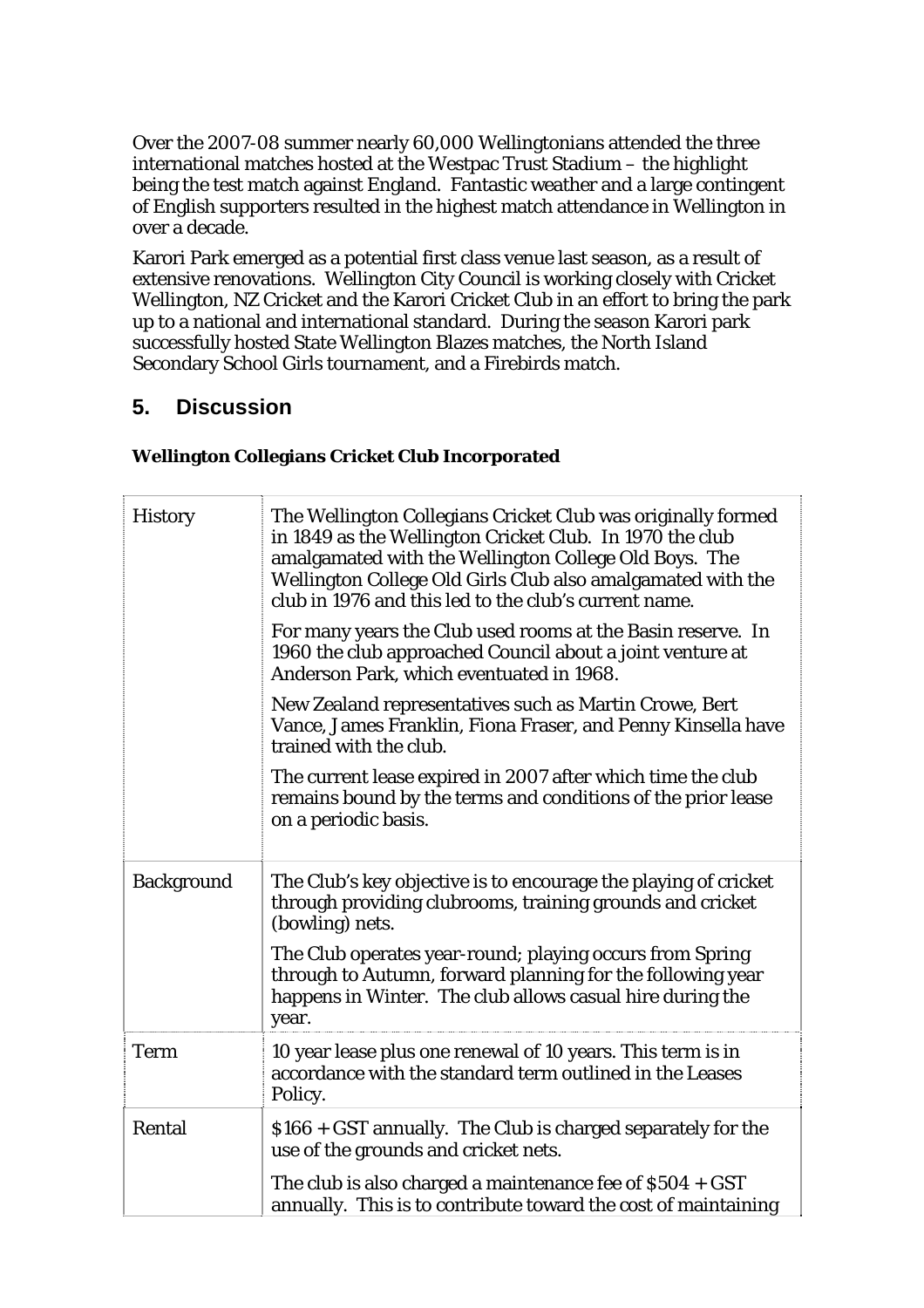|                                                  | the exterior of the building, which the Council is responsible<br>for.                                                                               |            |  |
|--------------------------------------------------|------------------------------------------------------------------------------------------------------------------------------------------------------|------------|--|
| <b>LTCCP</b><br><b>Implications</b>              | The granting of a fresh lease to the Wellington Collegians<br>Cricket Club Inc. is in alignment with the Social and<br><b>Recreational Strategy.</b> |            |  |
| <b>Strategic Fit</b>                             | Contributes to More Active and More Liveable Outcomes.                                                                                               |            |  |
| Club<br>Sustainability                           | Membership                                                                                                                                           | 600        |  |
|                                                  | <b>Financially viable</b>                                                                                                                            | <b>Yes</b> |  |
| Terms & Conditions of Previous Lease met?<br>Yes |                                                                                                                                                      |            |  |

# **6. Conclusion**

Officers recommend that the Committee exercises its delegated authority to approve the granting of a new lease to the Collegians Cricket Club, subject to the conditions identified in section 3, (Recommendations).

Contact Officer: *Heather Cotton, Property Advisor, Community Purpose, Property Services*